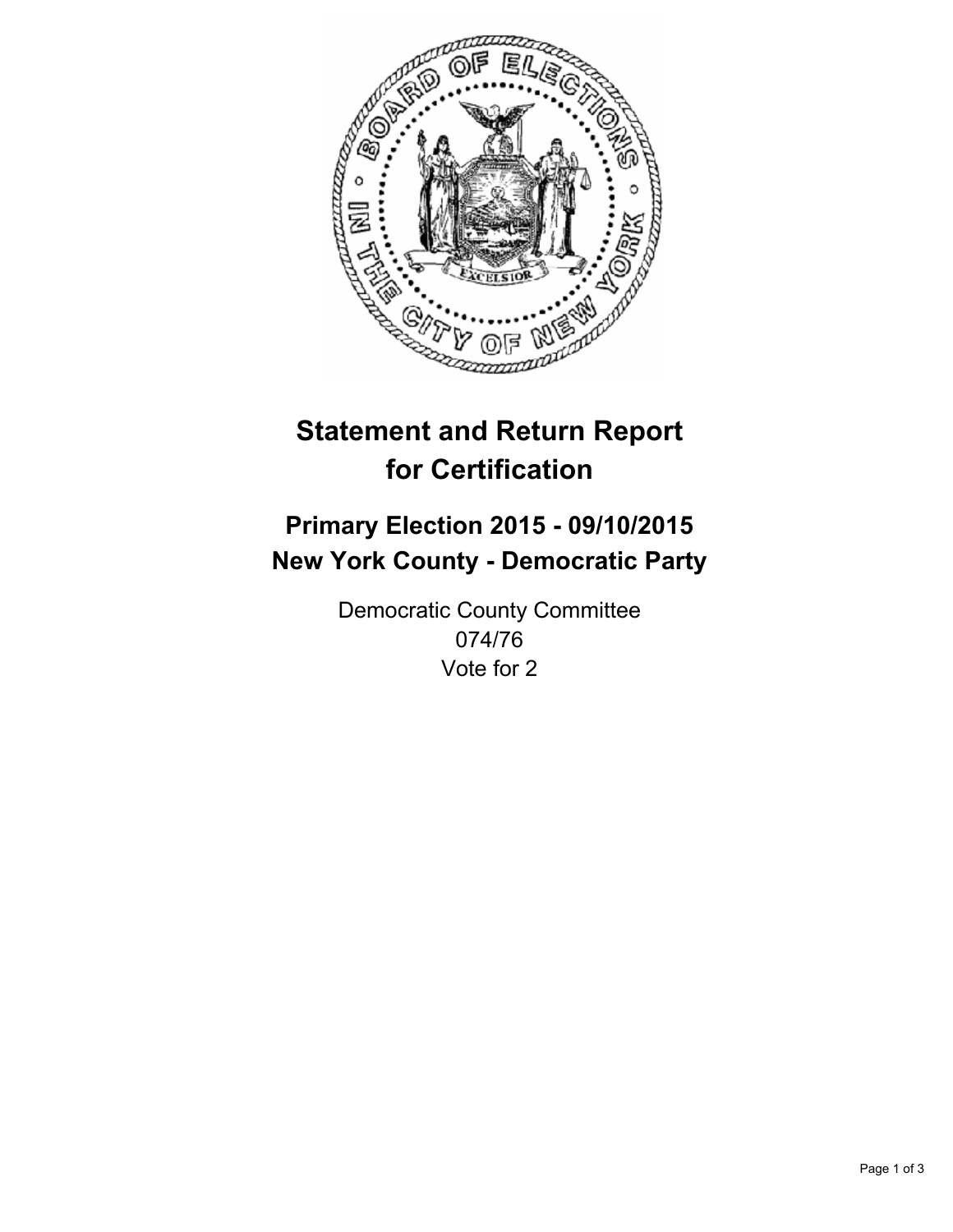

#### **Assembly District 76**

| <b>PUBLIC COUNTER</b>                                    | 12 |
|----------------------------------------------------------|----|
| ABSENTEE/MILITARY                                        | 0  |
| AFFIDAVIT                                                | 0  |
| <b>Total Ballots</b>                                     | 12 |
| Less - Inapplicable Federal/Special Presidential Ballots | 0  |
| <b>Total Applicable Ballots</b>                          | 12 |
| DAVID M. MACK                                            | 3  |
| <b>CAROLYN FLEISHMAN</b>                                 | 6  |
| <b>MARY LEGGETT</b>                                      | 8  |
| <b>Total Votes</b>                                       | 17 |
| Unrecorded                                               |    |